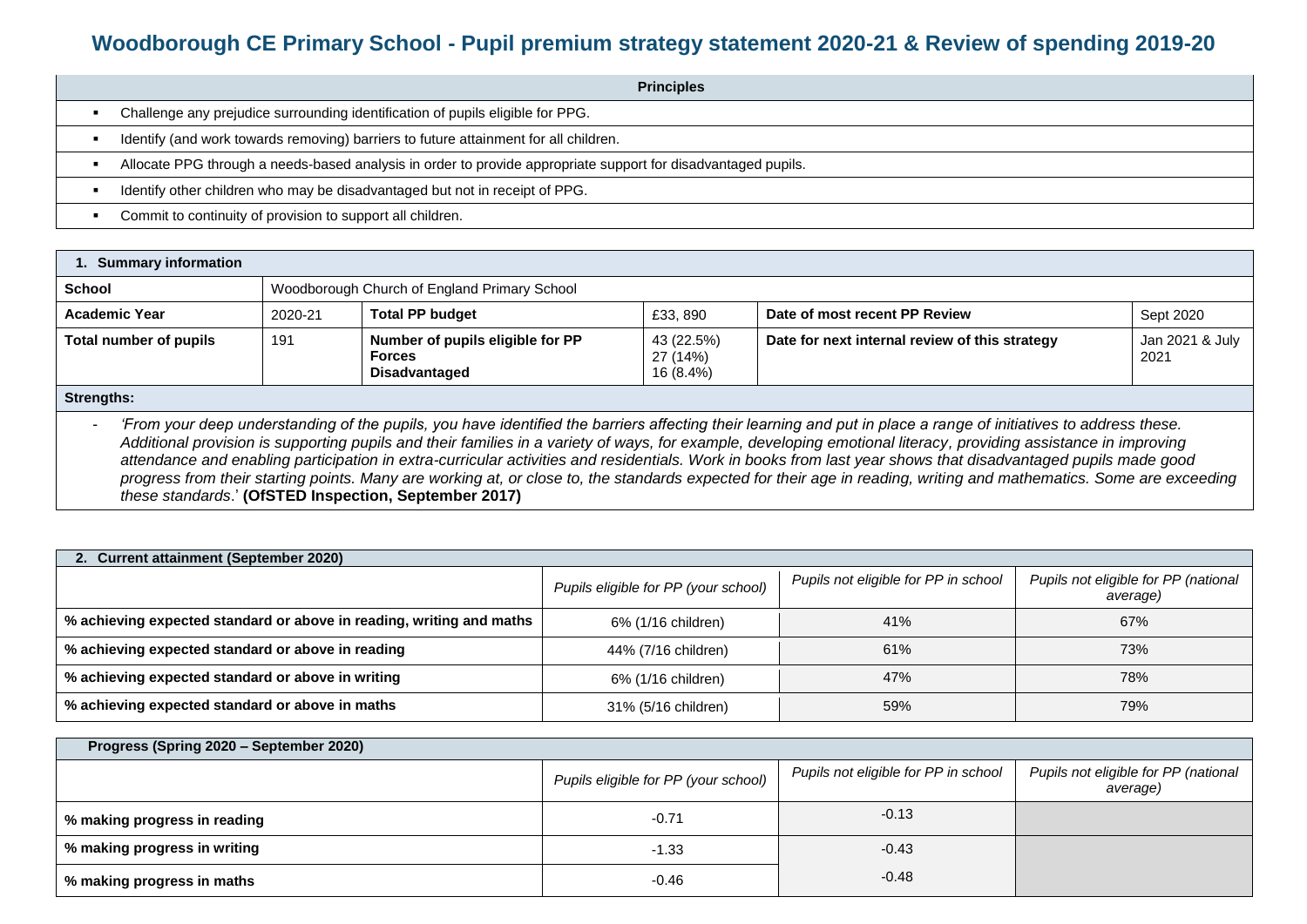|           | 1. Barriers to future attainment (for pupils eligible for PP, including high ability)                                                                                                                                                                                                                                   |                                                                                                                                                                                                                                                                                                                                                                                                   |  |  |  |  |
|-----------|-------------------------------------------------------------------------------------------------------------------------------------------------------------------------------------------------------------------------------------------------------------------------------------------------------------------------|---------------------------------------------------------------------------------------------------------------------------------------------------------------------------------------------------------------------------------------------------------------------------------------------------------------------------------------------------------------------------------------------------|--|--|--|--|
|           | In-school barriers (issues to be addressed in school, such as poor oral language skills)                                                                                                                                                                                                                                |                                                                                                                                                                                                                                                                                                                                                                                                   |  |  |  |  |
| А.        | Some pupils, several of whom are eligible for PP, require additional support in maths in order to narrow the gap with their peers.                                                                                                                                                                                      |                                                                                                                                                                                                                                                                                                                                                                                                   |  |  |  |  |
| <b>B.</b> |                                                                                                                                                                                                                                                                                                                         | Some pupils, several of whom are eligible for PP, require additional support in writing in order to narrow the gap with their peers. Barriers include: writing stamina, independence,<br>delayed development of the writing process, vocabulary and grammar in relation to the way in which pupils articulate themselves and experiences upon which to base their writing.                        |  |  |  |  |
| C.        | Some pupils, several of whom are eligible for PP, require additional support in reading (incl. phonics) in order to narrow the gap with their peers. Lack of good reading habits'<br>and reading comprehension (including meanings of words and broad, rich vocabulary) are barriers.                                   |                                                                                                                                                                                                                                                                                                                                                                                                   |  |  |  |  |
| D.        | Some pupils, several of whom are eligible for PP, require additional support in oracy skills (ability to express themselves fluently, grammatically and confidently) in order to narrow<br>the gap with their peers.                                                                                                    |                                                                                                                                                                                                                                                                                                                                                                                                   |  |  |  |  |
| Ε.        | Across the school, a number of pupils eligible for PP also have SEND or are in need of additional support in order to raise their attainment in core areas of learning.                                                                                                                                                 |                                                                                                                                                                                                                                                                                                                                                                                                   |  |  |  |  |
| F.        | High attaining pupils, several of whom are eligible for PP, require support to maintain progress in line with or above national average from EYFS into KS1 and throughout KS2.                                                                                                                                          |                                                                                                                                                                                                                                                                                                                                                                                                   |  |  |  |  |
| G.        | Learning behaviours (emotional literacy, etc.) of some children, some of whom are eligible for PP, have detrimental effects on their outcomes.                                                                                                                                                                          |                                                                                                                                                                                                                                                                                                                                                                                                   |  |  |  |  |
|           | External barriers (issues which also require action outside school, such as low attendance rates)                                                                                                                                                                                                                       |                                                                                                                                                                                                                                                                                                                                                                                                   |  |  |  |  |
| Н.        | Some families (several of whom are eligible for PP) require additional support, such as PSA, to improve attendance, punctuality and children's well-being. Additionally some require<br>a greater level of nurture to engage more fully with school, including access to extra-curricular activities and school visits. |                                                                                                                                                                                                                                                                                                                                                                                                   |  |  |  |  |
|           | 2. Desired outcomes                                                                                                                                                                                                                                                                                                     |                                                                                                                                                                                                                                                                                                                                                                                                   |  |  |  |  |
|           | Desired outcomes and how they will be measured                                                                                                                                                                                                                                                                          | Success criteria                                                                                                                                                                                                                                                                                                                                                                                  |  |  |  |  |
| A-D       | The gap in attainment between those who are falling behind in maths, writing, reading<br>(incl. phonics) and oracy will narrow.                                                                                                                                                                                         | In-year school tracking points will show rapid and sustained improvement for<br>targeted children.                                                                                                                                                                                                                                                                                                |  |  |  |  |
| Е.        | Attainment in core areas of learning for those children who require additional support<br>will improve and be more in line with that of their peers.                                                                                                                                                                    | In-year school tracking points will show rapid and sustained progress for targeted<br>children.                                                                                                                                                                                                                                                                                                   |  |  |  |  |
| F.        | High attaining pupils will maintain progress in line with or above national average from<br>EYFS into KS1 and throughout KS2.                                                                                                                                                                                           | Improve the percentage of pupils achieving 'Greater Depth' at the end of KS1 who<br>were 'Exceeding' at the end of EYFS.<br>High attaining pupils in KS1 will continue to make progress in-line with or better<br>than national average in KS2.                                                                                                                                                   |  |  |  |  |
| G.        | Children will have improved learning behaviours which will in turn have a positive impact<br>on their outcomes.                                                                                                                                                                                                         | Supported children will have improved engagement on learning tasks.<br>Outcomes for supported children will improve to be in line with their peers.                                                                                                                                                                                                                                               |  |  |  |  |
| Η.        | Families who have children eligible for PP, and other families the school has identified<br>as vulnerable, will have access to parenting support and will engage more fully with the<br>school and take advantage of activities and enrichment offered.                                                                 | Attendance for children of supported families will improve.<br>Incidents of persistent lateness will decline.<br>Families will engage fully with the school - e.g. attendance at parents' evenings,<br>celebration assemblies, curriculum workshops, etc.<br>Children in receipt of PP will participate more fully in activities offered, e.g. music<br>lessons, after-school clubs, visits, etc. |  |  |  |  |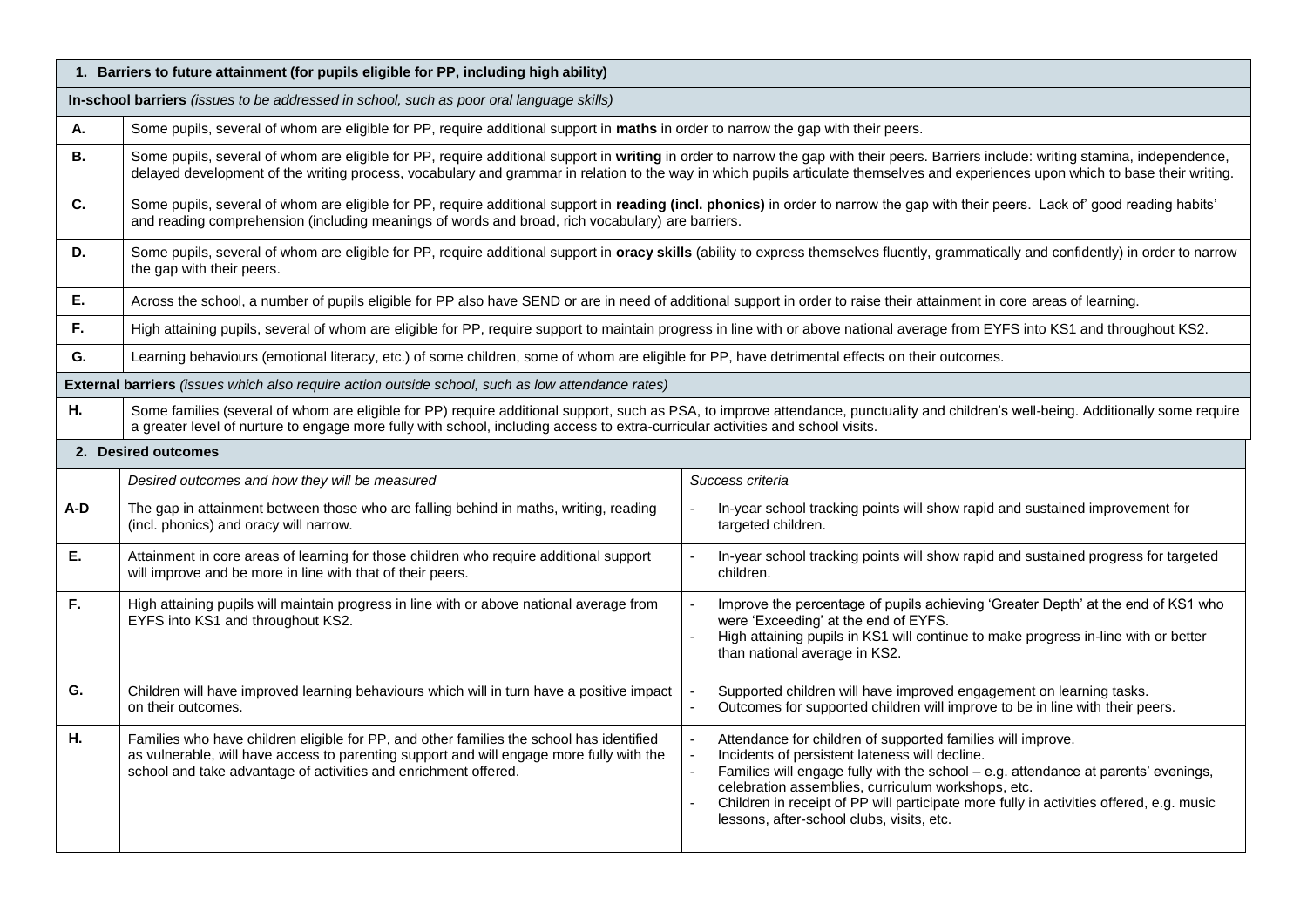**3. Planned expenditure**

**Academic Year 2020 - 2021**

The three headings below enable schools to demonstrate how they are using the pupil premium to improve classroom pedagogy, provide targeted support and support whole school strategies. **i. Quality of teaching for all**

| <b>Desired outcome</b>                                                                                                                                                                                                                        | <b>Chosen</b><br>action/approach                                                                                                                                           | What is the evidence and rationale for<br>this choice?                                                                                                                                                                                                                                                                                                                                                        | How will you ensure it is implemented<br>well?                                                                                                                                                                                                                                                                                                                                                                                                                                    | <b>Staff Lead</b>                            | When will you review<br>implementation?                   |
|-----------------------------------------------------------------------------------------------------------------------------------------------------------------------------------------------------------------------------------------------|----------------------------------------------------------------------------------------------------------------------------------------------------------------------------|---------------------------------------------------------------------------------------------------------------------------------------------------------------------------------------------------------------------------------------------------------------------------------------------------------------------------------------------------------------------------------------------------------------|-----------------------------------------------------------------------------------------------------------------------------------------------------------------------------------------------------------------------------------------------------------------------------------------------------------------------------------------------------------------------------------------------------------------------------------------------------------------------------------|----------------------------------------------|-----------------------------------------------------------|
| $A - H$<br>All staff will prioritise<br>support for vulnerable<br>learners.                                                                                                                                                                   | Clear identification of<br>pupils and their<br>needs/next steps                                                                                                            | Approach developed as a whole staff and<br>supported by all. Based on internal and<br>external evidence, all stakeholders<br>recognise the impact of consistent high-<br>quality on attainment and progress for all<br>pupils, including vulnerable groups.                                                                                                                                                   | Identification of designated<br>Disadvantaged Learner Lead and<br>Governor. Regular dialogue between<br>designated lead and governor and<br>reporting to LGB.<br>Identification of MAT lead for<br>Disadvantaged Pupils and provision of<br>associated CPD and facilitation of<br>regular network meetings.<br>Regular monitoring - Pupil Progress<br>Meetings, book scrutiny, learning<br>walks, lesson obs.<br>High profile pupils in daily<br>marking and subject moderations. | C Jo (DLL)<br>and A Ne<br>(Governor)         | Autumn Term 2020,<br>Spring & Summer<br><b>Terms 2021</b> |
| A. The gap in attainment<br>between those who are<br>falling behind in maths,<br>will narrow.<br>F. High attaining pupils<br>will maintain progress in<br>line with or above<br>national average from<br>EYFS into KS1 and<br>throughout KS2. | Audit pupils' needs and<br>adapt the 'recovery<br>curriculum' to address<br>gaps caused by school<br>closures and enable<br>pupils to catch up.<br>KS2: Improve / maintain | Complete needs analysis as pupils return<br>to school after COVID-19 lockdown and<br>incorporate lost learning into plans for<br>autumn terms.<br>Findings: a decline in the fluency and<br>recall of number facts and application of<br>mathematical knowledge and reasoning<br>skills and a decline in overall stamina for<br>work and concentration on tasks.<br>Subject leader analysis of data indicates | Learning walks, work scrutiny, maths<br>moderation, data analyses, Pupil<br>Progress meetings, interventions as<br>necessary.                                                                                                                                                                                                                                                                                                                                                     | Maths subject<br>leader & DLL<br>$(C$ Jo $)$ | Termly                                                    |
|                                                                                                                                                                                                                                               | outcomes in recall of<br>times tables facts and<br>KS <sub>2</sub> .                                                                                                       | need to improve this area of mathematics<br>in KS2.                                                                                                                                                                                                                                                                                                                                                           |                                                                                                                                                                                                                                                                                                                                                                                                                                                                                   |                                              |                                                           |
|                                                                                                                                                                                                                                               | Improve / maintain<br>outcomes in recall of<br>number bonds to 10, 20<br>and 100 and core<br>number facts in KS1.                                                          | Subject leader analysis of data indicates<br>need to improve this area of mathematics<br>in KS1.                                                                                                                                                                                                                                                                                                              |                                                                                                                                                                                                                                                                                                                                                                                                                                                                                   |                                              |                                                           |
|                                                                                                                                                                                                                                               | Raise awareness of and<br>maintain targeted<br>teaching focus for pupils<br>working within lowest<br>20%.                                                                  | Successful approach applied in other core<br>subject areas.                                                                                                                                                                                                                                                                                                                                                   |                                                                                                                                                                                                                                                                                                                                                                                                                                                                                   |                                              |                                                           |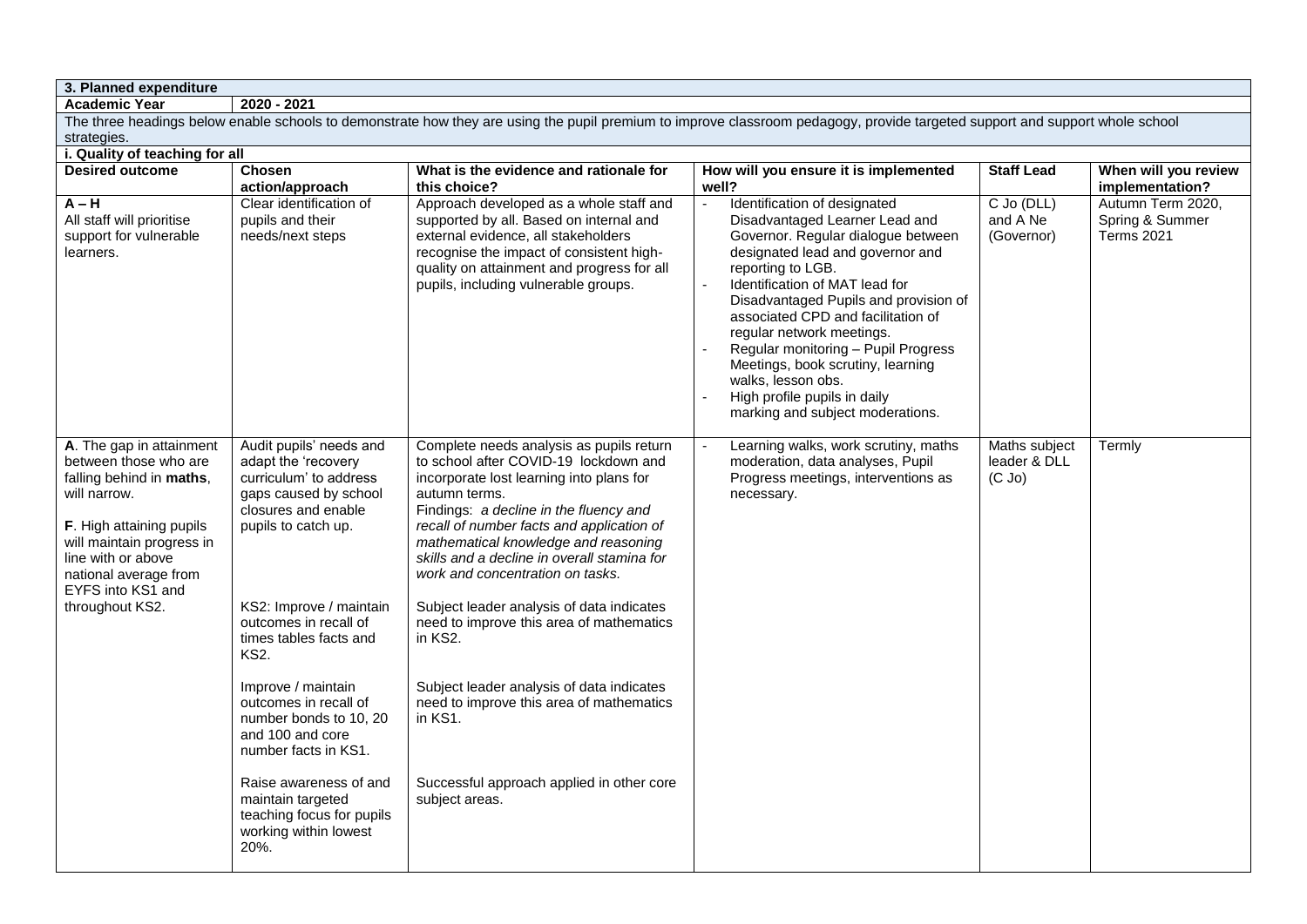|                                                                                                                                                                                                                                                        | All year groups to teach<br>mathematics on a spiral<br>curriculum.<br>(For more detailed<br>descriptions of strategies,<br>please refer to SIP<br>Mathematics Action Plan)                                                                                                                                                                                                                                                                                                               | Successful arrangement researched and<br>advocated by subject leader.                                                                                                                                                                                                                                                 |                                                                                                                                                                        |                                                          |        |
|--------------------------------------------------------------------------------------------------------------------------------------------------------------------------------------------------------------------------------------------------------|------------------------------------------------------------------------------------------------------------------------------------------------------------------------------------------------------------------------------------------------------------------------------------------------------------------------------------------------------------------------------------------------------------------------------------------------------------------------------------------|-----------------------------------------------------------------------------------------------------------------------------------------------------------------------------------------------------------------------------------------------------------------------------------------------------------------------|------------------------------------------------------------------------------------------------------------------------------------------------------------------------|----------------------------------------------------------|--------|
| <b>B</b> . The gap in attainment<br>between those who are<br>falling behind in writing<br>will narrow.<br>F. High attaining pupils<br>will maintain progress in<br>line with or above<br>national average from<br>EYFS into KS1 and<br>throughout KS2. | Audit pupils' needs and<br>adapt the 'recovery<br>curriculum' to address<br>gaps caused by school<br>closures and enable<br>pupils to catch up.<br>Focused English Plans-<br>revisiting grammar,<br>punctuation and<br>sentence construction<br>from previous year<br>group. Use writing<br>assessment information<br>and GAPs<br>document/teacher hand<br>over information to inform<br>planning. Bridge the gap<br>- use progression<br>document to link skills<br>across year groups. | Complete needs analysis as pupils return<br>to school after COVID-19 lockdown and<br>incorporate lost learning into plans for<br>autumn terms.<br>Findings: a decline in writing stamina,<br>handwriting and presentation of written<br>work and a decline in overall stamina for<br>work and concentration on tasks. | Learning walks, work scrutiny,<br>formative and summative assessment,<br>writing moderation, data analyses,<br>Pupil Progress meetings, interventions<br>as necessary. | English<br>subject leader<br>(F Wr) & DLL<br>$(C$ Jo $)$ | Termly |
|                                                                                                                                                                                                                                                        | Implementation of Jane<br>Considine writing units<br>from Term 2.<br>Increase number of                                                                                                                                                                                                                                                                                                                                                                                                  | Materials successfully trialled in school.<br>In response to needs analysis.                                                                                                                                                                                                                                          |                                                                                                                                                                        |                                                          |        |
|                                                                                                                                                                                                                                                        | timetabled handwriting<br>sessions each week.<br>(For more detailed<br>descriptions of strategies,<br>please refer to SIP<br>English Action Plan)                                                                                                                                                                                                                                                                                                                                        |                                                                                                                                                                                                                                                                                                                       |                                                                                                                                                                        |                                                          |        |
| C. The gap in attainment<br>between those who are<br>falling behind in reading                                                                                                                                                                         | Audit pupils' needs and<br>adapt the 'recovery<br>curriculum' to address<br>gaps caused by school                                                                                                                                                                                                                                                                                                                                                                                        | Complete needs analysis as pupils return<br>to school after COVID-19 lockdown and<br>incorporate lost learning into plans for<br>autumn terms.                                                                                                                                                                        | Learning walks, work scrutiny,<br>formative and summative assessment,<br>moderation, data analyses, Pupil                                                              | English<br>subject leader<br>$(F W r)$ ,<br>Phonics      | Termly |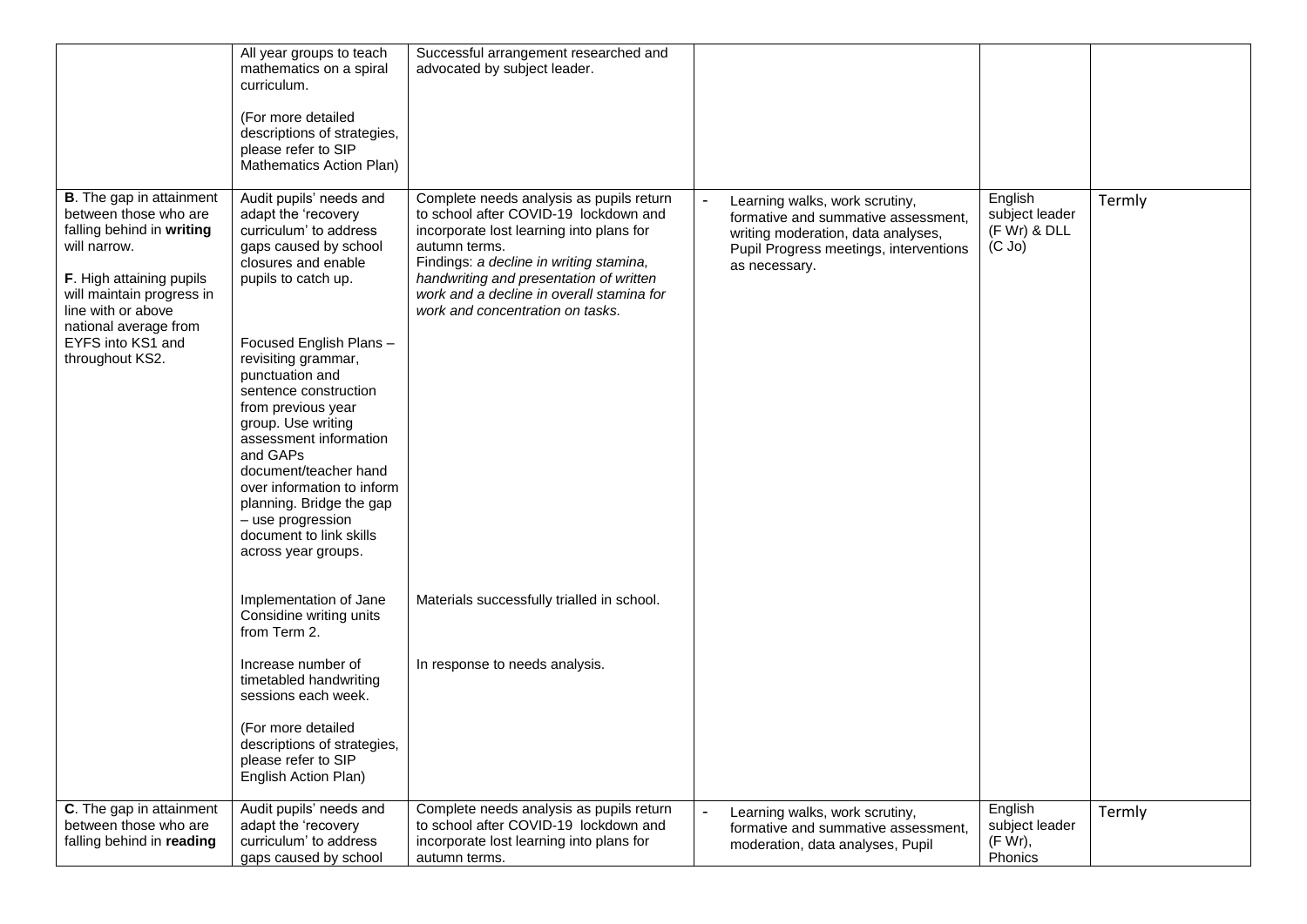| <b>Desired outcome</b>                                                                                                                                                                                                                                     | <b>Chosen</b><br>action/approach                                                                                                                                                                                                                                                 | What is the evidence and rationale for<br>this choice?                                                                                                                                                                                                                                                     | How will you ensure it is implemented<br>well?                                                                                  | <b>Staff Lead</b>                                          | When will you review<br>implementation? |
|------------------------------------------------------------------------------------------------------------------------------------------------------------------------------------------------------------------------------------------------------------|----------------------------------------------------------------------------------------------------------------------------------------------------------------------------------------------------------------------------------------------------------------------------------|------------------------------------------------------------------------------------------------------------------------------------------------------------------------------------------------------------------------------------------------------------------------------------------------------------|---------------------------------------------------------------------------------------------------------------------------------|------------------------------------------------------------|-----------------------------------------|
| ii. Targeted support                                                                                                                                                                                                                                       |                                                                                                                                                                                                                                                                                  |                                                                                                                                                                                                                                                                                                            |                                                                                                                                 |                                                            |                                         |
|                                                                                                                                                                                                                                                            |                                                                                                                                                                                                                                                                                  |                                                                                                                                                                                                                                                                                                            |                                                                                                                                 | <b>Total budgeted cost</b>                                 | Refer to cost<br>breakdown below.       |
|                                                                                                                                                                                                                                                            | (For more detailed<br>descriptions of strategies,<br>please refer to SIP<br>English Action Plan)                                                                                                                                                                                 |                                                                                                                                                                                                                                                                                                            |                                                                                                                                 |                                                            |                                         |
| D. The gap in attainment<br>between those who are<br>falling behind in <b>oracy</b><br>will narrow.<br><b>F.</b> High attaining pupils<br>will maintain progress in<br>line with or above<br>national average from<br>EYFS into KS1 and<br>throughout KS2. | Audit pupils' needs and<br>adapt the 'recovery<br>curriculum' to address<br>gaps caused by school<br>closures and enable<br>pupils to catch up.<br>Engagement with<br>Wiltshire Oracy Project<br>and strategies to promote<br>an increasingly word-rich<br>learning environment. | Complete needs analysis as pupils return<br>to school after COVID-19 lockdown and<br>incorporate lost learning into plans for<br>autumn terms.<br>Findings: a decline in overall stamina for<br>work and concentration on tasks.<br>Successful arrangements researched and<br>advocated by subject leader. | Learning walks, work scrutiny, writing<br>moderation, data analyses, Pupil<br>Progress meetings, interventions as<br>necessary. | English<br>subject leader<br>$(F Wr)$ & DLL<br>$(C$ Jo $)$ | Termly                                  |
|                                                                                                                                                                                                                                                            | (For more detailed<br>descriptions of strategies,<br>please refer to SIP<br>English Action Plan)                                                                                                                                                                                 |                                                                                                                                                                                                                                                                                                            |                                                                                                                                 |                                                            |                                         |
|                                                                                                                                                                                                                                                            | Continue to implement<br>the strategies advised by<br>Ramsbury English Hub<br>(as ISS) and<br>implemented by phonics<br>subject leader.                                                                                                                                          | Proven success of recently introduced<br>strategies.                                                                                                                                                                                                                                                       |                                                                                                                                 |                                                            |                                         |
| throughout KS2.                                                                                                                                                                                                                                            | Introduction of strategies<br>to improve reading for<br>pleasure throughout the<br>school.                                                                                                                                                                                       | Successful arrangements researched and<br>advocated by subject leader.                                                                                                                                                                                                                                     |                                                                                                                                 |                                                            |                                         |
| F. High attaining pupils<br>will maintain progress in<br>line with or above<br>national average from<br>EYFS into KS1 and                                                                                                                                  | Embed new Whole Class<br>Reading resources and<br>introduce Guided reading<br>in Y1.                                                                                                                                                                                             | Proven success of recently introduced<br>strategy.                                                                                                                                                                                                                                                         |                                                                                                                                 |                                                            |                                         |
| (incl. phonics) will<br>narrow.                                                                                                                                                                                                                            | closures and enable<br>pupils to catch up.                                                                                                                                                                                                                                       | Findings: a decline in overall stamina for<br>work and concentration on tasks.                                                                                                                                                                                                                             | Progress meetings, interventions as<br>necessary.                                                                               | subject leader<br>(B Pa) & DLL<br>$(C$ Jo $)$              |                                         |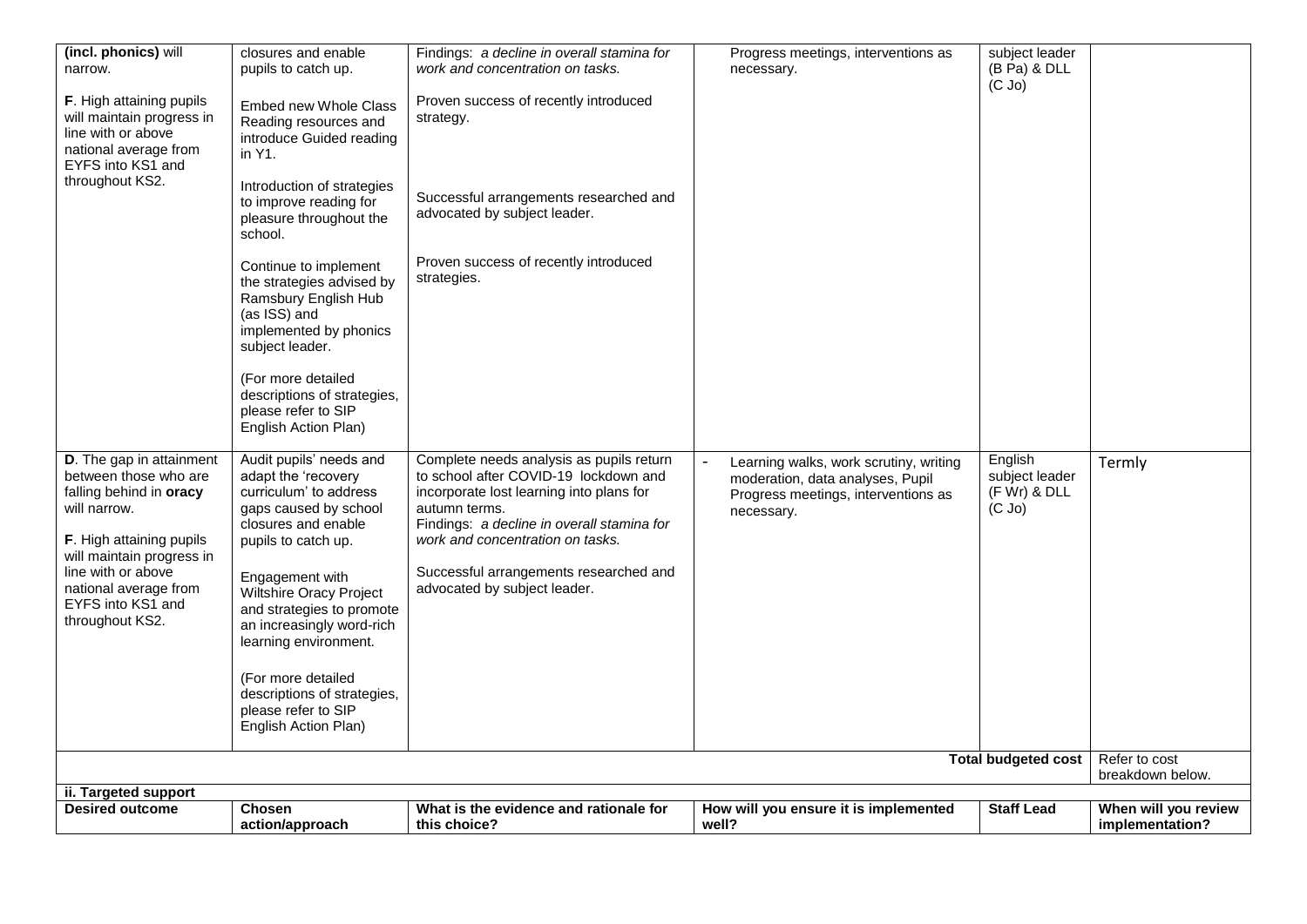| $\overline{A}$ . The gap in<br>attainment between<br>those who are falling<br>behind in maths, will<br>narrow.                                                                                                                                                                          | Number of TA hours<br>allocated on a needs<br>basis.                                                                                                                                                                                                                                                                                                                                                                         | Use of TAs to add value to what teachers<br>do and to deliver high quality 1:1 and small<br>group support using structured<br>interventions.                                                                                     | Identification of pupils who are falling<br>behind or are at risk of falling behind.<br>Lesson observations.<br>Work scrutiny to identify transference into<br>'everyday' work. | Maths subject<br>leader (C Jo)<br>SENCO (M<br>As)                                              | <b>Termly Pupil Progress</b><br>Meetings  |
|-----------------------------------------------------------------------------------------------------------------------------------------------------------------------------------------------------------------------------------------------------------------------------------------|------------------------------------------------------------------------------------------------------------------------------------------------------------------------------------------------------------------------------------------------------------------------------------------------------------------------------------------------------------------------------------------------------------------------------|----------------------------------------------------------------------------------------------------------------------------------------------------------------------------------------------------------------------------------|---------------------------------------------------------------------------------------------------------------------------------------------------------------------------------|------------------------------------------------------------------------------------------------|-------------------------------------------|
| <b>B.</b> The gap in<br>attainment between<br>those who are falling<br>behind in writing,<br>will narrow.                                                                                                                                                                               | Structured, timely 1:1 or<br>small group<br>interventions.<br>Number of TA hours<br>allocated on a needs<br>basis.                                                                                                                                                                                                                                                                                                           | Use of TAs to add value to what teachers<br>do and to deliver high quality 1:1 and small<br>group support using structured<br>interventions.                                                                                     | Progress will be monitored through<br>transference of skills and initial and final<br>assessments.                                                                              | English<br>subject leader<br>(F Wr) SENCO<br>(M As)                                            | <b>Termly Pupil Progress</b><br>Meetings  |
| C. The gap in<br>attainment between<br>those who are falling<br>behind in reading,<br>will narrow.                                                                                                                                                                                      | Structured, timely 1:1 or<br>small group<br>interventions.<br>Number of TA hours<br>allocated on a needs<br>basis.                                                                                                                                                                                                                                                                                                           | Use of TAs to add value to what teachers<br>do and to deliver high quality 1:1 and small<br>group support using structured<br>interventions.<br>Practise of reading for children who do not<br>read regularly outside of school. | Progress will be monitored through<br>transference of skills and initial and final<br>assessments.                                                                              | English<br>subject leader<br>(F Wr) SENCO<br>(M As)                                            | <b>Termly Pupil Progress</b><br>Meetings  |
| G. Children will have<br>improved learning<br>behaviours which<br>will in turn have a<br>positive impact on<br>their outcomes.                                                                                                                                                          | ELSA sessions to<br>improve learning<br>behaviours for identified<br>children.<br>Structured, timely 1:1 or<br>small group<br>interventions.                                                                                                                                                                                                                                                                                 | Record keeping indicates improved<br>outcomes for pupils who have been part of<br>ELSA interventions in previous years.                                                                                                          | Progress will be monitored through<br>transference of skills and initial and final<br>assessments.                                                                              | SENCO (M<br>As), DLL (C<br>Jo) HT (S Br)                                                       | Termly or more<br>regularly as necessary. |
|                                                                                                                                                                                                                                                                                         |                                                                                                                                                                                                                                                                                                                                                                                                                              |                                                                                                                                                                                                                                  |                                                                                                                                                                                 | <b>Total budgeted cost</b>                                                                     | Refer to cost<br>breakdown below.         |
| lii Other approaches                                                                                                                                                                                                                                                                    |                                                                                                                                                                                                                                                                                                                                                                                                                              |                                                                                                                                                                                                                                  |                                                                                                                                                                                 |                                                                                                |                                           |
| <b>Desired outcome</b>                                                                                                                                                                                                                                                                  | <b>Chosen</b><br>action/approach                                                                                                                                                                                                                                                                                                                                                                                             | What is the evidence and rationale for<br>this choice?                                                                                                                                                                           | How will you ensure it is implemented<br>well?                                                                                                                                  | <b>Staff Lead</b>                                                                              | When will you review<br>implementation?   |
| H. Families who have<br>children eligible for<br>PP, and other<br>families the school<br>has identified as<br>vulnerable will have<br>access to parenting<br>support and will<br>engage more fully<br>with the school and<br>take advantage of<br>activities and<br>enrichment offered. | Parent Support Adviser<br>employed on a part-time<br>basis to support<br>vulnerable families.<br><b>School Business</b><br>Manager to challenge<br>absences/lateness ASAP<br>after register closes.<br>Informal coffee mornings,<br>parents' evenings,<br>curriculum workshops,<br>school attendance<br>meetings / surgeries with<br>EWO, ELSA trained staff,<br>signposting, etc.<br>Continuation of<br>'Attendance Awards' | Education Endowment Foundation '<br>parental involvement is consistently<br>associated with pupils' success at<br>school'                                                                                                        | Attendance / lateness reviews.<br>Attendance registers for after school clubs,<br>parents' evenings, curriculum workshops,<br>etc.<br>Parent questionnaires.                    | $DLL$ (C Jo)<br>SENCO (M<br>As), HT (S Br),<br>SBM (K Bo)),<br>Sports subject<br>leader (B Cr) | Termly or more<br>regularly as necessary. |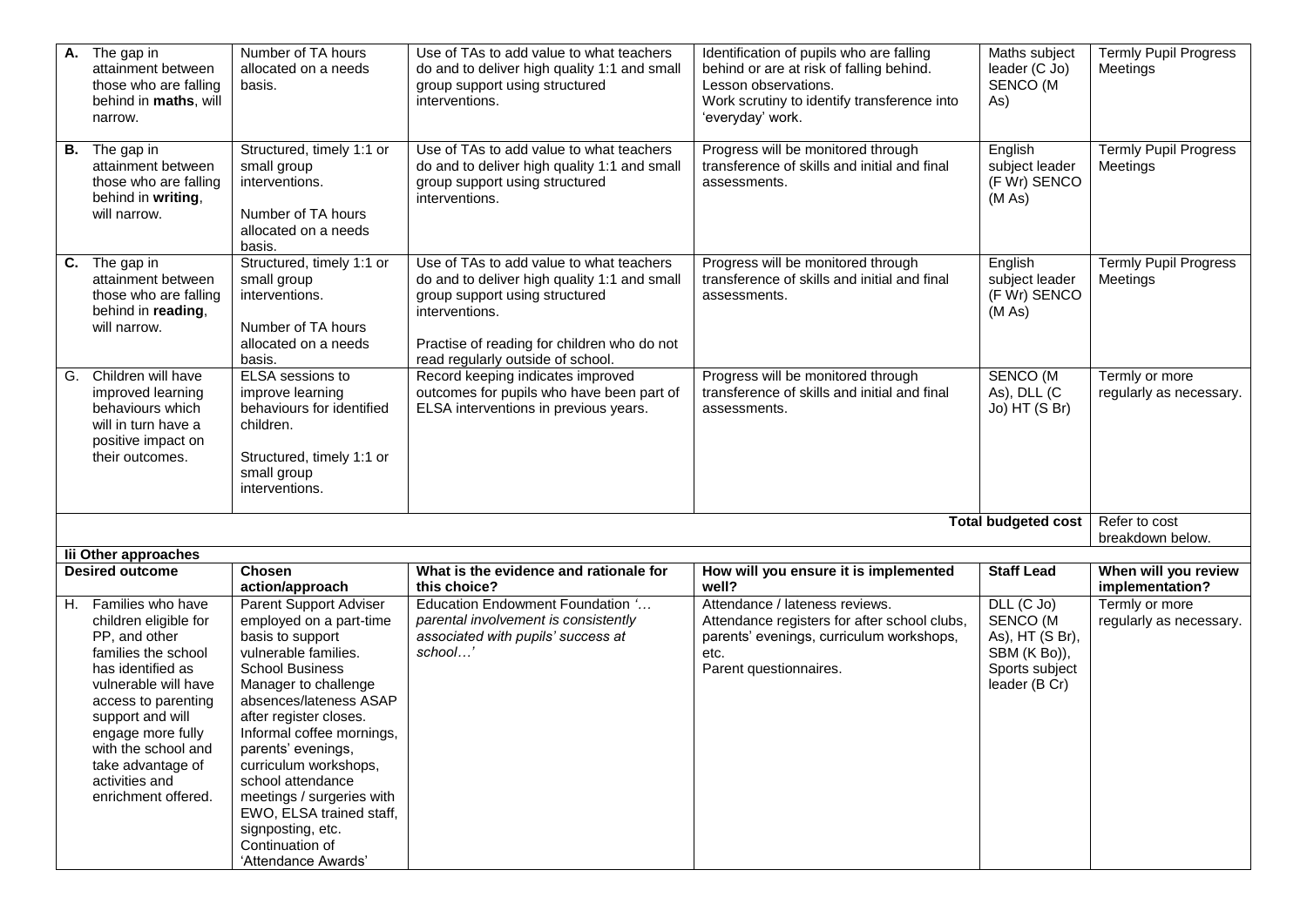|                                                                                                                                                            |  |                               | <b>Total budgeted cost</b> | Refer to cost<br>breakdown below. |
|------------------------------------------------------------------------------------------------------------------------------------------------------------|--|-------------------------------|----------------------------|-----------------------------------|
|                                                                                                                                                            |  |                               |                            |                                   |
| Detail of planned spending 2020/21                                                                                                                         |  | Cost                          |                            |                                   |
| Teaching Assistant hours for interventions and additional support                                                                                          |  | £17478 (interventions & ELSA) |                            |                                   |
| Parent Support Adviser (although position currently vacant)                                                                                                |  | £3 000                        |                            |                                   |
|                                                                                                                                                            |  | £10 000                       |                            |                                   |
| SENCO + cover for SENCO<br>Booster Classes (10 weeks) to support Y6 pupils in preparation for SATs + additional TA to support<br>in 12 weeks prior to SATs |  |                               |                            |                                   |
| <b>Continuing Professional Development</b>                                                                                                                 |  | £300                          |                            |                                   |
| Engaging Families & Extending Opportunities (Incl. visits, residentials and uniform)                                                                       |  | £2 500                        |                            |                                   |
|                                                                                                                                                            |  | £34 478                       |                            |                                   |
|                                                                                                                                                            |  |                               | £1 200                     |                                   |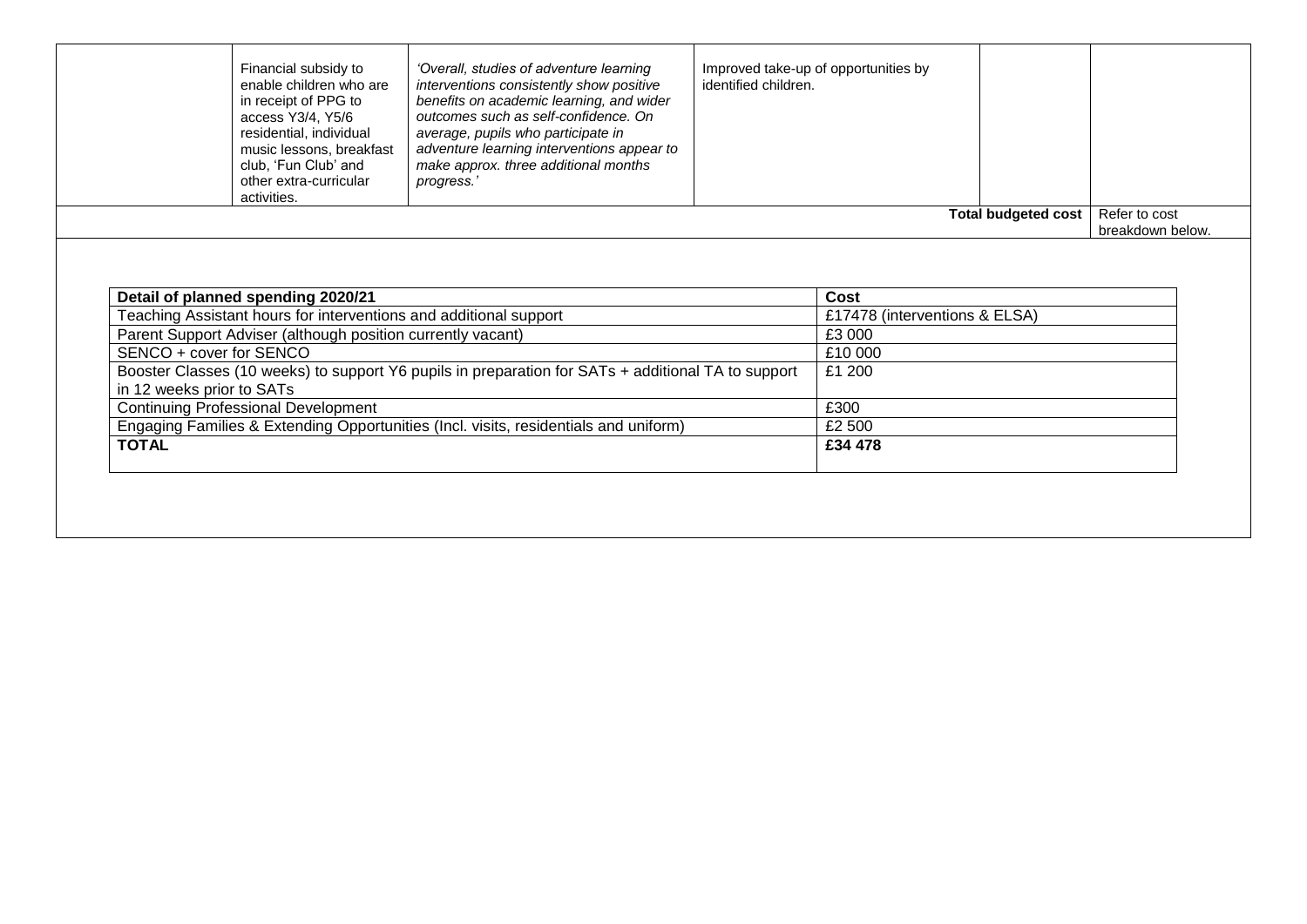|                                                                          | 4. Review of expenditure                                                                                                                                                                                                                                                                   |                                                                                                                                                                                                                    |                                                                                                                                                                                                                                                                                                                                                                                                                                                                      |                                          |  |  |
|--------------------------------------------------------------------------|--------------------------------------------------------------------------------------------------------------------------------------------------------------------------------------------------------------------------------------------------------------------------------------------|--------------------------------------------------------------------------------------------------------------------------------------------------------------------------------------------------------------------|----------------------------------------------------------------------------------------------------------------------------------------------------------------------------------------------------------------------------------------------------------------------------------------------------------------------------------------------------------------------------------------------------------------------------------------------------------------------|------------------------------------------|--|--|
| <b>Previous Academic Year</b>                                            |                                                                                                                                                                                                                                                                                            | 2019 - 2020                                                                                                                                                                                                        |                                                                                                                                                                                                                                                                                                                                                                                                                                                                      |                                          |  |  |
| Quality of teaching for all                                              |                                                                                                                                                                                                                                                                                            |                                                                                                                                                                                                                    |                                                                                                                                                                                                                                                                                                                                                                                                                                                                      |                                          |  |  |
| <b>Desired outcome</b>                                                   | Chosen<br>action/approach                                                                                                                                                                                                                                                                  | Estimated impact: Did you meet the success<br>criteria? Include impact on pupils not eligible for<br>PP, if appropriate.                                                                                           | <b>Lessons learned</b><br>(and whether you will continue with this approach)                                                                                                                                                                                                                                                                                                                                                                                         | Cost                                     |  |  |
| Raising attainment and<br>reducing the gap and<br>accelerating progress. | Attendance at<br>Disadvantaged<br>Learners Network.<br>Attendance at termly<br>network meetings for<br>English and Maths<br>Subject Leaders and<br>dissemination back to<br>all teaching staff.<br>Subsequent English<br>and Maths action<br>plans developing<br>whole school<br>practise. | High: Termly Pupil Progress Meetings and pupil<br>data identify that pupils make good progress from<br>their starting points and enable necessary<br>interventions to be identified and quickly put into<br>place. | We will continue to develop and provide quality first teaching<br>for all through a variety of means including: recruitment of<br>high quality staff, ongoing attendance at Disadvantaged<br>Learner Network Meetings and dissemination of quality CPD,<br>high quality subject leadership, action planning based on<br>effective school self-evaluation and the whole-school belief in<br>high quality education and learning experiences for all of our<br>pupils. | Refer to<br>breakdown of<br>costs below. |  |  |
| ii. Targeted support                                                     |                                                                                                                                                                                                                                                                                            |                                                                                                                                                                                                                    |                                                                                                                                                                                                                                                                                                                                                                                                                                                                      |                                          |  |  |
| <b>Desired outcome</b>                                                   | <b>Chosen</b><br>action/approach                                                                                                                                                                                                                                                           | <b>Estimated impact:</b> Did you meet the success<br>criteria? Include impact on pupils not eligible for<br>PP, if appropriate.                                                                                    | <b>Lessons learned</b><br>(and whether you will continue with this approach)                                                                                                                                                                                                                                                                                                                                                                                         | Cost                                     |  |  |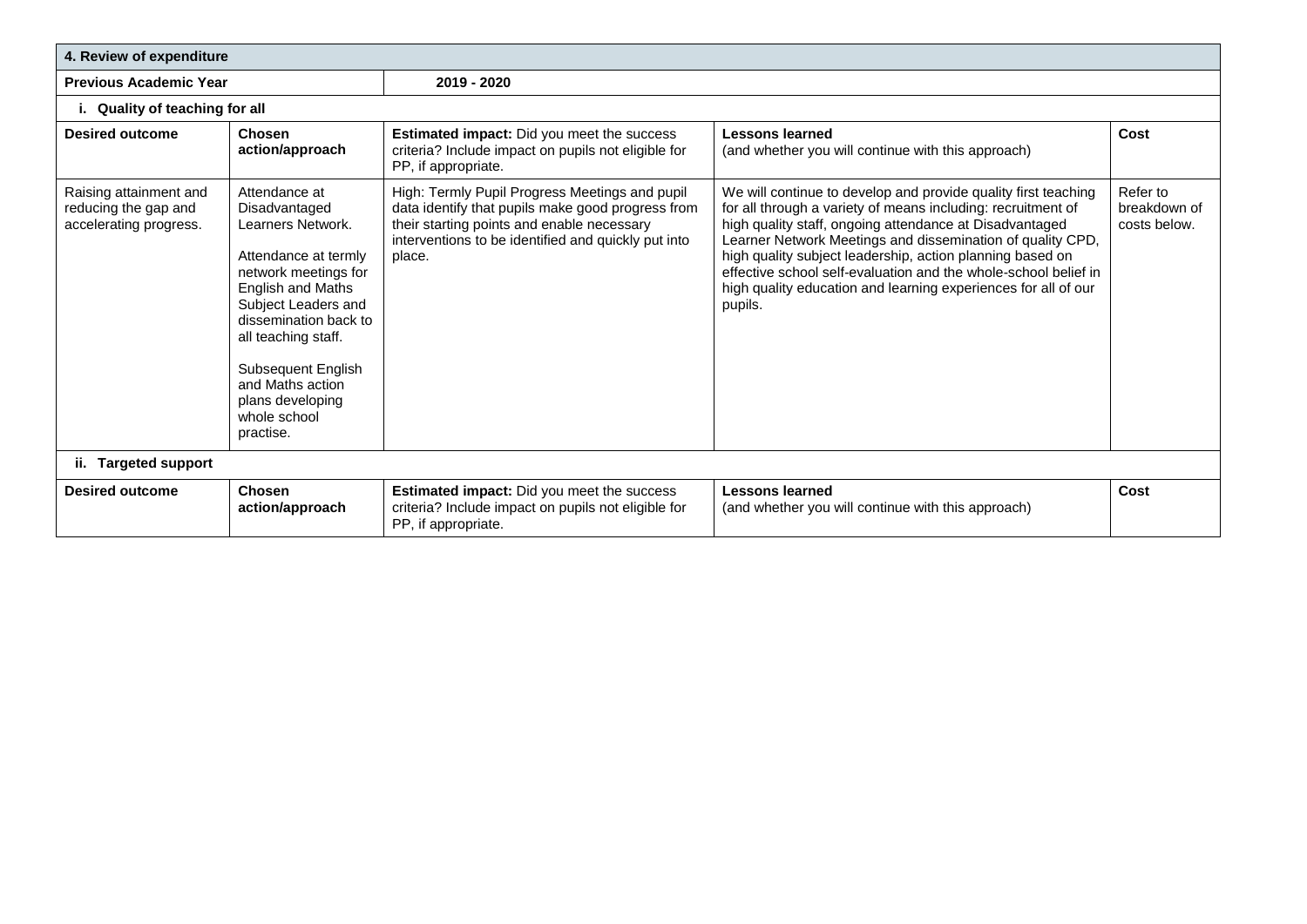| The gap in attainment<br>between those who are<br>falling behind in maths,<br>writing and reading will<br>be narrowed.                              | Use of TAs to add<br>value to what<br>teachers do and<br>deliver high quality<br>1:1 and small group<br>support using<br>structured<br>interventions. | High: Pupils successfully work alongside the TA<br>who works with their class each morning and who<br>affords continuity of concepts being learned and<br>methods and expectations.<br>High: observed increased progress amongst<br>participating children. | We will continue with targeted TA support and precision<br>learning - with focus directed by the class teachers and<br>based on their observations of the pupils.                                    | Refer to<br>breakdown of<br>costs below. |
|-----------------------------------------------------------------------------------------------------------------------------------------------------|-------------------------------------------------------------------------------------------------------------------------------------------------------|-------------------------------------------------------------------------------------------------------------------------------------------------------------------------------------------------------------------------------------------------------------|------------------------------------------------------------------------------------------------------------------------------------------------------------------------------------------------------|------------------------------------------|
| Children will have<br>improved learning<br>behaviours which will in<br>turn have a positive<br>impact on their<br>outcomes.                         | <b>ELSA</b> sessions                                                                                                                                  | High: OfSTED September 2017 - very impressed<br>with the deep understanding of pupils,<br>identification of barriers and ways in which they<br>are addressed.                                                                                               | Continue with the same format next year as a result of its<br>success.                                                                                                                               |                                          |
| iii. Other approaches                                                                                                                               |                                                                                                                                                       |                                                                                                                                                                                                                                                             |                                                                                                                                                                                                      |                                          |
| <b>Desired outcome</b>                                                                                                                              | <b>Chosen</b><br>action/approach                                                                                                                      | <b>Estimated impact:</b> Did you meet the success<br>criteria? Include impact on pupils not eligible for<br>PP, if appropriate.                                                                                                                             | <b>Lessons learned</b><br>(and whether you will continue with this approach)                                                                                                                         | Cost                                     |
| Families who have<br>children eligible for PP,<br>and other families the<br>school has identified as<br>vulnerable will have<br>access to parenting | Use of Parent<br>Support Adviser.                                                                                                                     | High: Impact of engagement with families high.<br>Evidence anecdotal but engagement with families<br>good. Quality signposting to many services and<br>lots of support for families given. Reputation of<br>PSA and support given high amongst parent body. | After a period of no PSA support due to the resignation of the<br>previous post holder, we have arranged to use the services<br>of PSA from All Cannings Primary School for 2/3 x hours per<br>week. | Refer to<br>breakdown of<br>costs below. |
| support and will engage<br>more fully with the<br>school and take                                                                                   | Raise profile of<br>attendance and<br>punctuality.                                                                                                    | High: Children report that they enjoy receiving the<br>class trophy each week. Parents report that many<br>children are keen to achieve 100% attendance.                                                                                                    | Continue to keep profile of attendance high - through<br>newsletter, celebration at school meetings and certificates<br>and book token rewards                                                       |                                          |
| advantage of activities<br>and enrichment offered.                                                                                                  | Extending<br>opportunities, e.g.<br>trips, residentials,<br>music lessons.                                                                            | High: Clubs and activities made accessible to all<br>although encouragement is needed for some<br>families. Residentials have had particular impact<br>for some pupils.                                                                                     | Continue and extend where possible.                                                                                                                                                                  |                                          |